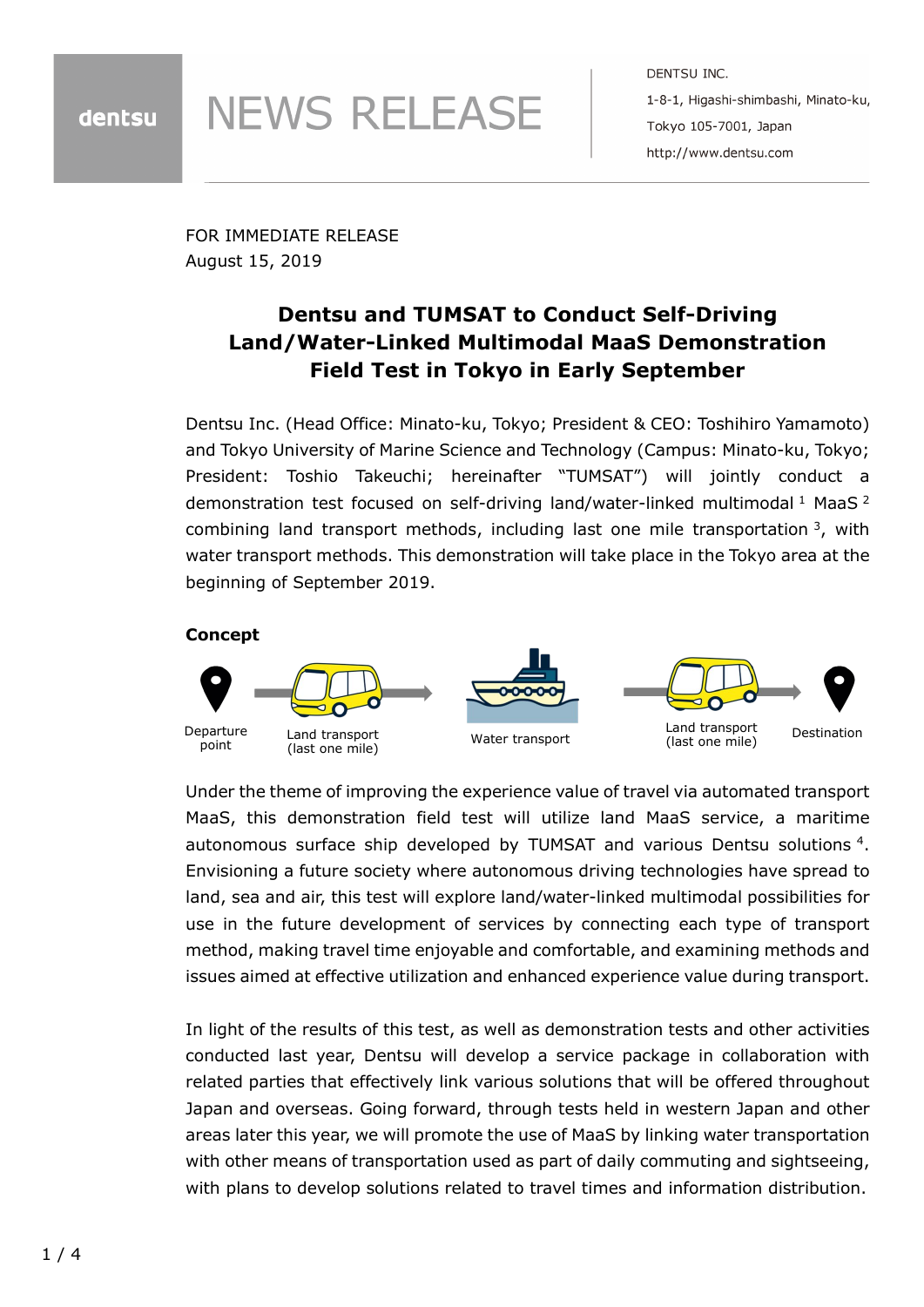For an overview of the demonstration test, please see below.

#### **Overview of the Demonstration Test**

- Aim: To conduct a technology demonstration as an experimental test assuming MaaS will be used in the near future when multimodal transportation by land/sea/air is expected to be realized. The results will be made public through roundtable discussions to spur societal interest in this field. We will promote the spread of multimodal MaaS and autonomous driving technologies, which are expected to begin full-fledged use from 2020 onward, and contribute to the resolution of traffic issues in Japan and overseas.
- Participants: Shimizu laboratory, Faculty of Marine Technology, Tokyo University of Marine Science and Technology (TUMSAT) [\(https://www.kaiyodai.ac.jp/english/\)](https://www.kaiyodai.ac.jp/english/)
	- MONET Technologies Inc. [\(https://www.monet-technologies.com/](https://www.monet-technologies.com/) : Japanese only)
	- Dentsu Inc. [\(http://www.dentsu.com/\)](http://www.dentsu.com/)
- Support: Ministry of Land, Infrastructure, Transport and Tourism (In progress)
- Cooperation: Urban Waterfront Development Partners (SUITOSOZO.org) [\(https://www.suitosozo.org/](https://www.suitosozo.org/) : Japanese only)

#### **Demonstration Test (Plan)**

- Date: Wednesday, September 4 and Thursday, September 5, 2019
- Location: Kaigan area, Minato-ku, Tokyo
- Method: Demonstrate and test sea/land multimodal MaaS as follows.
	- Water transportation (ship): Maritime autonomous surface ship *Raicho I* (provided by TUMSAT)
	- Land transportation: transportation hailing platform (provided by MONET Technologies Inc.)
	- Water transportation management: Marina usage management system Triangle Connect<sup>™</sup> (provided by Dentsu)

Note: Participation in the demonstration test is limited to relevant parties in accordance with laws and regulations.

#### **General Discussion (Plan)**

Date: 3 p.m.–4:30 p.m., Thursday, September 5, 2019

Location: Tokyo area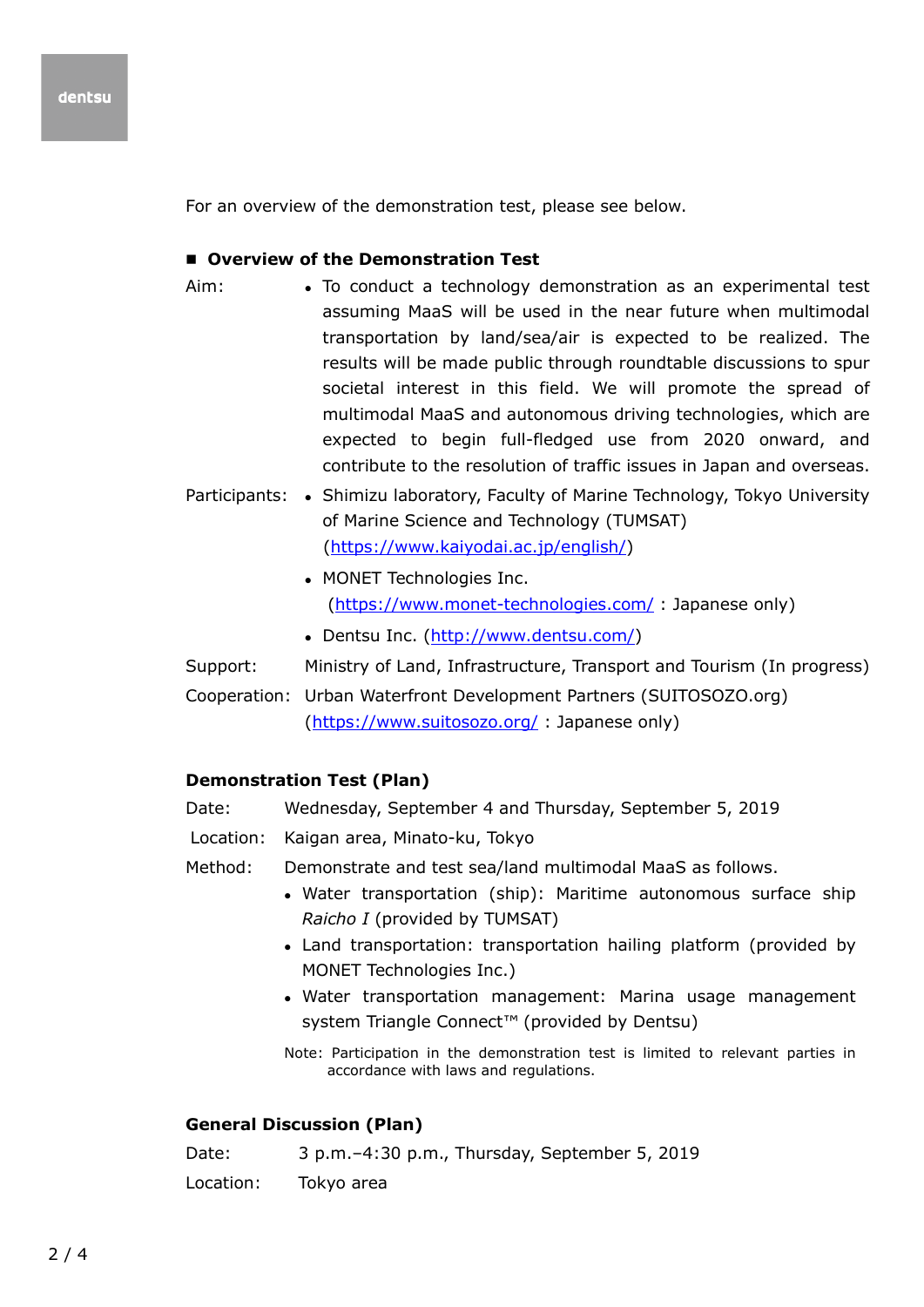- Details: 1. Lecture by Etsuro Shimizu, Professor, TUMSAT: "On the Possibility of Land/Water Multimodal Transportation Using Autonomous Driving Technologies—Future Prospects Based on Demonstration Results—" (provisional title)
	- 2. Lecture by officials from Maritime Bureau, Ministry of Land, Infrastructure, Transport and Tourism
	- 3. Questions and answers
- Attendance: Free participation, free of charge
	- Note: Details on how to register for this discussion will be posted on Suitown Tokyo [\(https://www.suitown.jp/en/\)](https://www.suitown.jp/en/) on August 20, 2019. Content may be subject to change. Please note that, due to venue limitations, there may not be enough space for everyone who applies.
- Notes: 1. Last one mile transportation: Travel over the final section of a route to a destination from train station to home, train station to office, etc. Here it is meant to indicate the section from office/train station to the marina.
	- 2. Multimodal: Refers to a pattern of transport combining multiple moving vehicles, or modes. Here it is meant to indicate a pattern combining water transportation and land transportation.
	- 3. MaaS (Mobility as a Service): Here, this is meant to indicate the concept of viewing transportation as a combined and integrated service for users rather than simply a method, such as providing the optimum transport method for transportation needs from the departure point to the destination seamlessly using one application.
	- 4. Various solutions developed by Dentsu (including PCT patent pending items):
		- Marina usage management system Triangle Connect™

A system that manages the acceptance and availability of marina usage reservations for multiple landing sites and supports operations and settlement in line with usage conditions and various rules specific to each landing site. Operating in Tokyo in conjunction with ticket sales and coastal-related information sites that specialize in marine vessel tickets, there are plans to expand this system as a solution to promote information collaboration required for MaaS involving water transportation going forward.

Transportation Vessel Information Distribution System

Information distribution system for self-driving vessels (land/sea/air) currently under development. In light of MaaS characteristics, this system provides a variety of information for travelers to move comfortably. We aim to commercialize this system by the end of fiscal 2020.